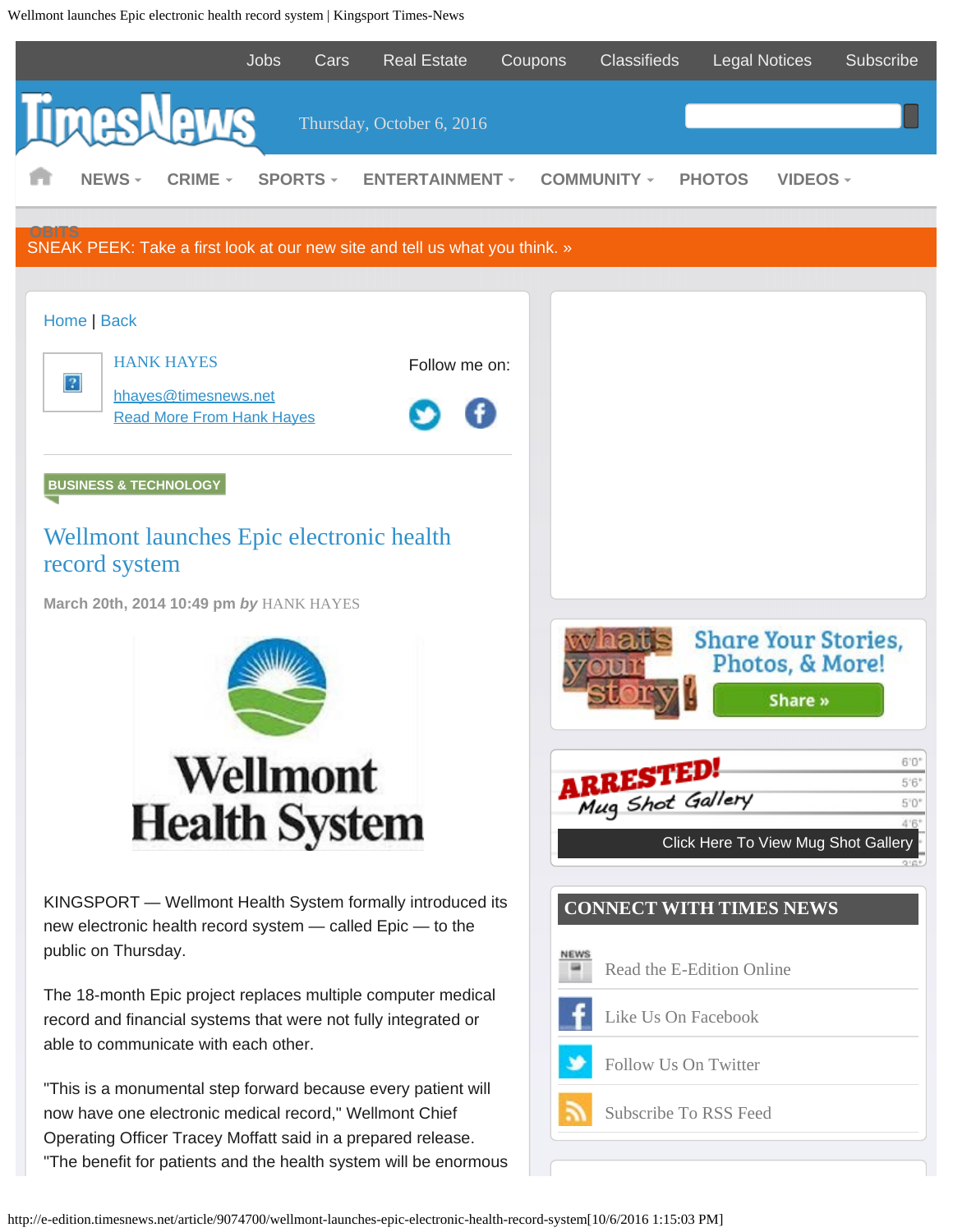because we will be able to rapidly see what has happened with a patient in the past and make appropriate decisions that prevent unnecessary duplication of services."

Wellmont's Epic system went live last December at its physician unit, Wellmont Medical Associates, and it is set to launch March 29 at Wellmont's hospitals and other health-care facilities.

The Internet component for patients is at www.MyWellmont.org, a secure portal for patients to review their electronic health record.

Information expected to be available through the portal includes dates and times of appointments, test results, medications and refill requests, a way to send messages to physicians, access to children's health information and a way to pay bills online.

Wellmont said that to sign up for MyWellmont, patients will be given an activation code after receiving care at a Wellmont facility or by requesting one through the web portal.

Wellmont said information stored in MyWellmont can be placed on a jump drive and taken with patients who might need medical attention during a trip.

Holston Valley Medical Center surgeon Cory Siffring noted the electronic health record will contain X-ray images, physicians' notes and other pieces of patient information.

"All of the information is displayed and within a click or two," Siffring said while demonstrating the Epic system to reporters. "On a second screen we can see X-rays from those patients. ... We are able to get all of their history ... a quick snapshot."



My Insurance company and my Co Pays helped make it possible.



# [Sign Up For Breaking News, Weather](https://2.dat-e-baseonline.com/front/deb.asp?zx=357) [Alerts, & Daily Lunch Specials](https://2.dat-e-baseonline.com/front/deb.asp?zx=357)

# **SPECIAL SECTIONS**

Access Denied (policy\_denied)

Your system policy has denied access to the requested URL.

For assistance, please contact the Help Desk at extension 3500 or email [HelpDesk@ftc](mailto:HelpDesk@ftc.gov).[gov](mailto:HelpDesk@ftc.gov)